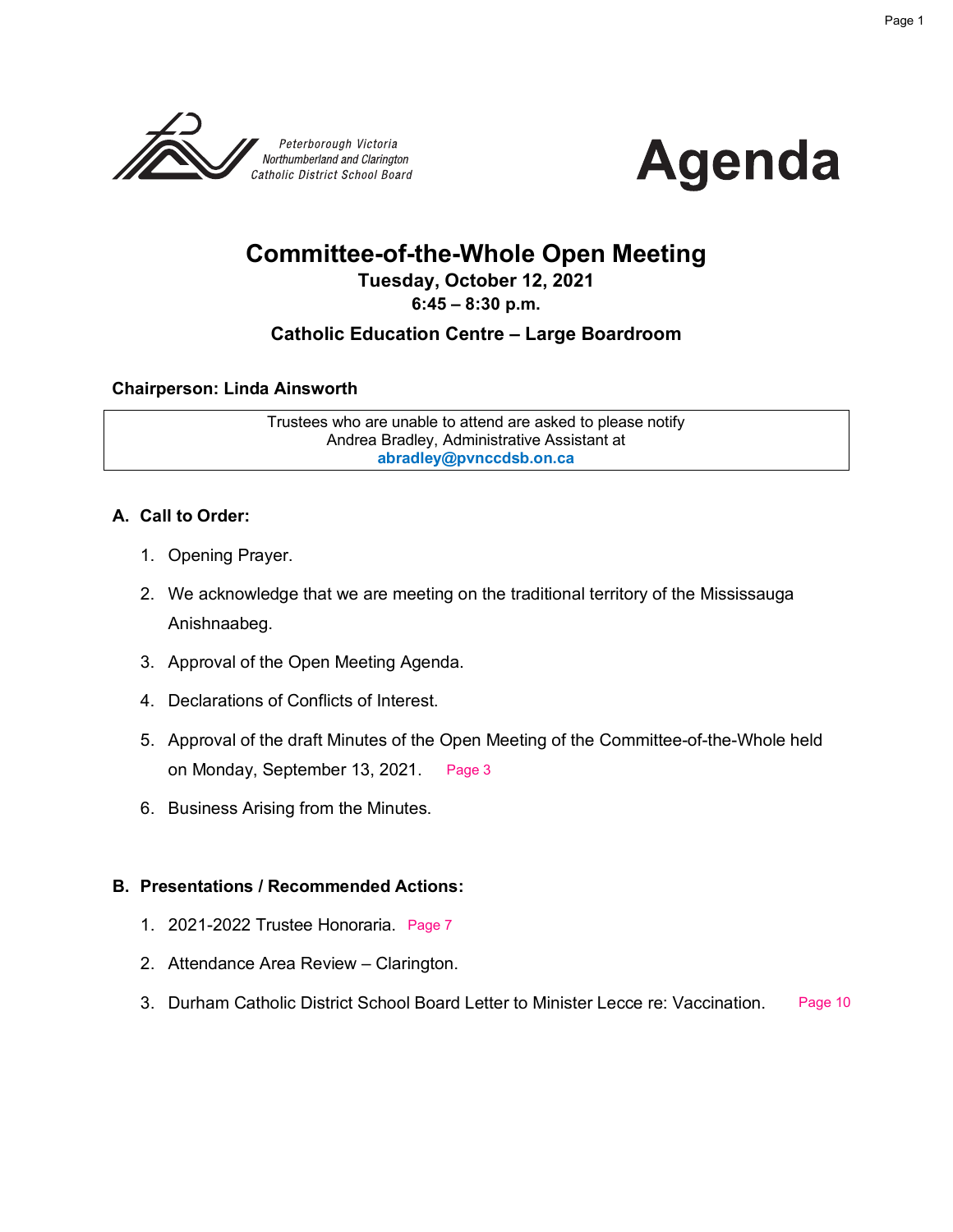#### **C. Information Items:**

- 1. Education Development Charges Bylaw Process for Peterborough City and County. [Page 12](#page-11-0)
- 2. 2021-2022 Staffing / Class-Size Update. [Page 16](#page-15-0)

#### **D. Old Business:**

#### **E. New Business:**

#### **F. Next Meeting:**

1. Monday, November 8, 2021. 6:30 p.m.

#### **G. Conclusion:**

- 1. Closing Prayer.
- 2. Adjournment.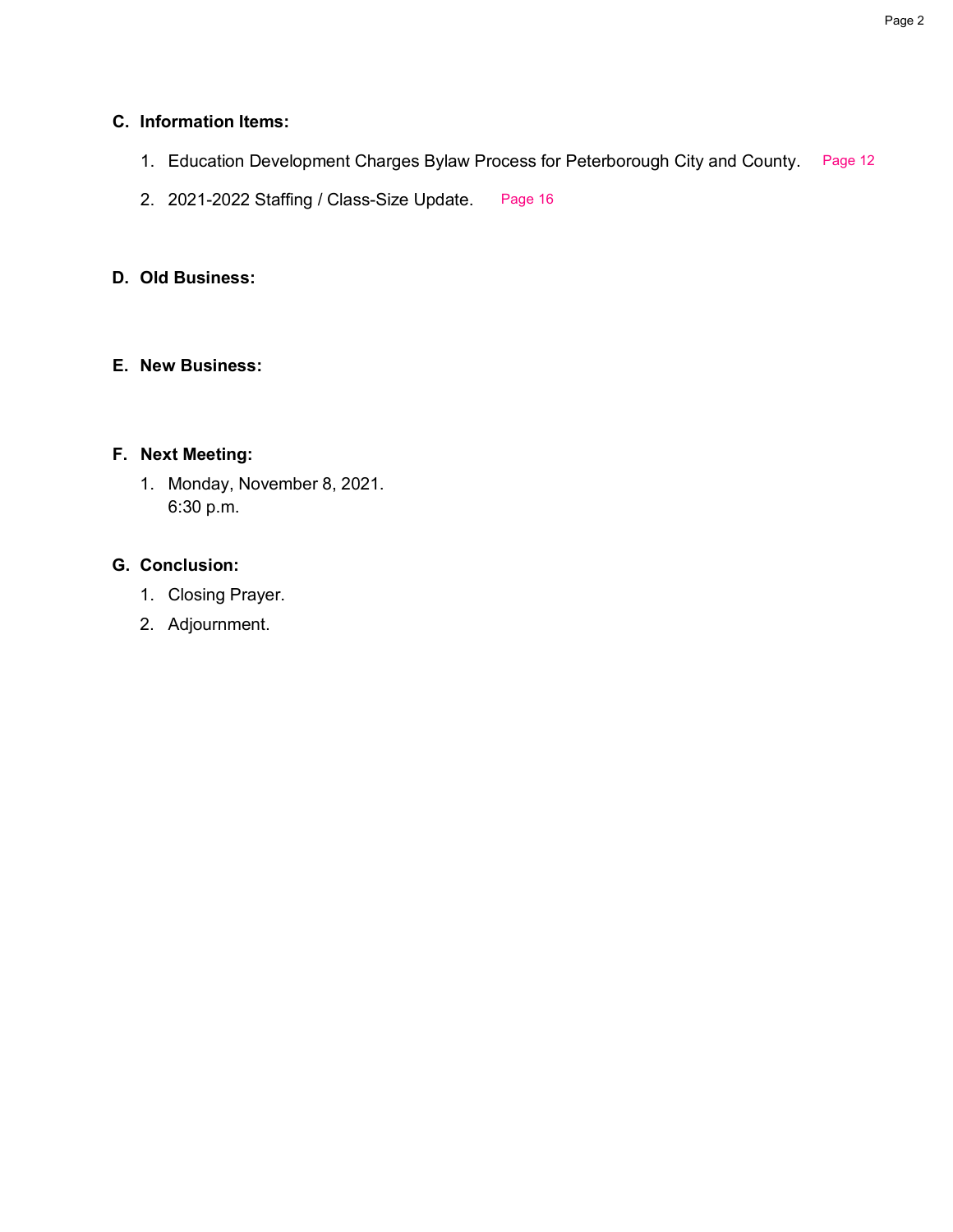<span id="page-2-0"></span>

Peterborough Victoria Northumberland and Clarington Catholic District School Board 2021-G-OP-16

## **The Minutes of the Open Meeting of the Committee-of-the-Whole held on Monday, September 13, 2021 at 7:00 p.m.**

| <b>Present</b>  |                                                                            |
|-----------------|----------------------------------------------------------------------------|
| Trustees:       | Linda Ainsworth (Committee Chairperson), David Bernier,                    |
|                 | Michelle Griepsma (via video conference), Braden Leal, Kevin MacKenzie,    |
|                 | Siobhan Marie (Junior Student Trustee), Helen McCarthy,                    |
|                 | Eli McColl (Senior Student Trustee), Emmanuel Pinto.                       |
|                 |                                                                            |
| Administration: | Jeannie Armstrong (via video conference), Joan Carragher, Laurie Corrigan, |
|                 | Jonathan Di Ianni, Isabel Grace, Stephen O'Sullivan, Sheila Piggott.       |
|                 |                                                                            |
| Guests:         | Mante Molepo, Equity Advisor.                                              |
| Regrets:        |                                                                            |
| Recorder:       | Andrea Bradley.                                                            |

*Linda Ainsworth, Committee Chairperson, welcomed Jonathan Di Ianni, Superintendent of Learning / Student Success, to his new position with the Board and to the Committee-of-the-Whole meeting. Linda also welcomed Eli McColl, returning in his new role as Senior Student Trustee, and Siobhan Marie, as new Junior Student Trustee.* 

#### **A. Call to Order:**

- 1. Linda Ainsworth asked Isabel Grace to lead the Opening Prayer.
- 2. Linda Ainsworth, acknowledged that the Committee-of-the-Whole Meeting was taking place on the traditional territory of the Mississauga Anishnaabeg.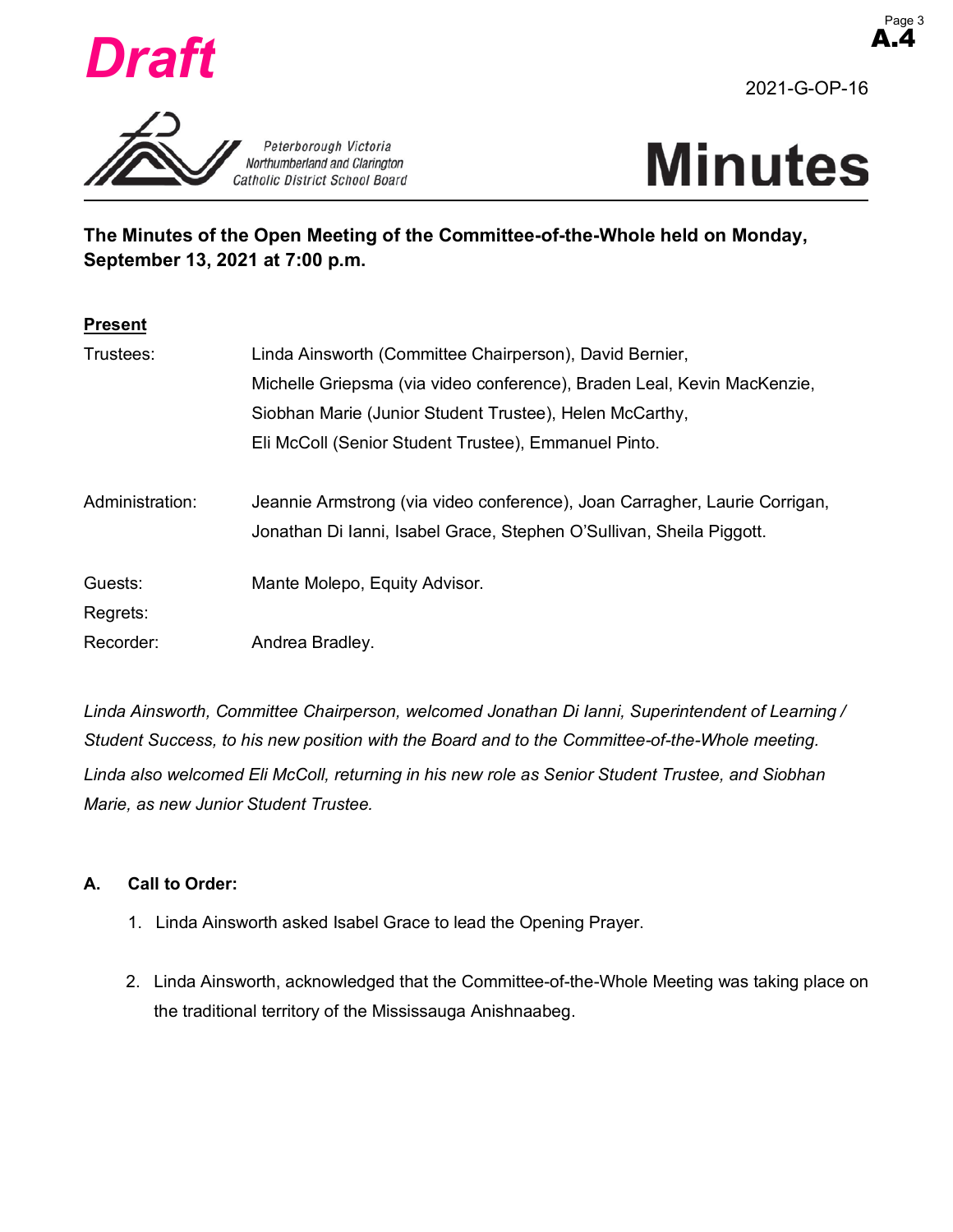

3. Approval of Open Meeting Agenda.

**Motion:** Moved by Braden Leal, seconded by Kevin MacKenzie, that the Open Meeting Agenda be accepted as amended with the addition of  $C.3. -$  Transportation Update.

Carried.

4. Declarations of Conflicts of Interest.

There were no conflicts of interest.

- 5. Approval of the Minutes of the Committee-of-the-Whole Open Meeting held on June 14, 2021.
	- **Motion:** Moved by Braden Leal, seconded by David Bernier, that the Minutes of the Committee-of-the-Whole – Open Meeting, held on June 14, 2021, be approved. Carried.
- 6. Business Arising from the Minutes.

There was no business arising from the minutes.

#### **B. Recommended Actions / Presentations:**

1. Introduction of Equity Advisor: Mante Molepo.

Jeannie Armstrong, Superintendent of Learning / I/S Program / Faith and Equity, introduced Mante Molepo to the Committee-of-the-Whole. Mante joined the Board as an Equity Advisor, effective August 23, 2021 through to the end of November 2021. Mante will draft the Board's Equity Action Plan in consultation with various stakeholders and will run equity focus groups. She will consult with Clarington Schools on the topic of Anti-Black Racism and will support the Board's Demographic Student Census Project. Mante and Jeannie answered questions from Trustees. David Bernier, Board Chairperson, welcomed Mante and offered support from Trustees. Mante shared her email and looks forward to hearing their concerns. mante@mantemolepo.com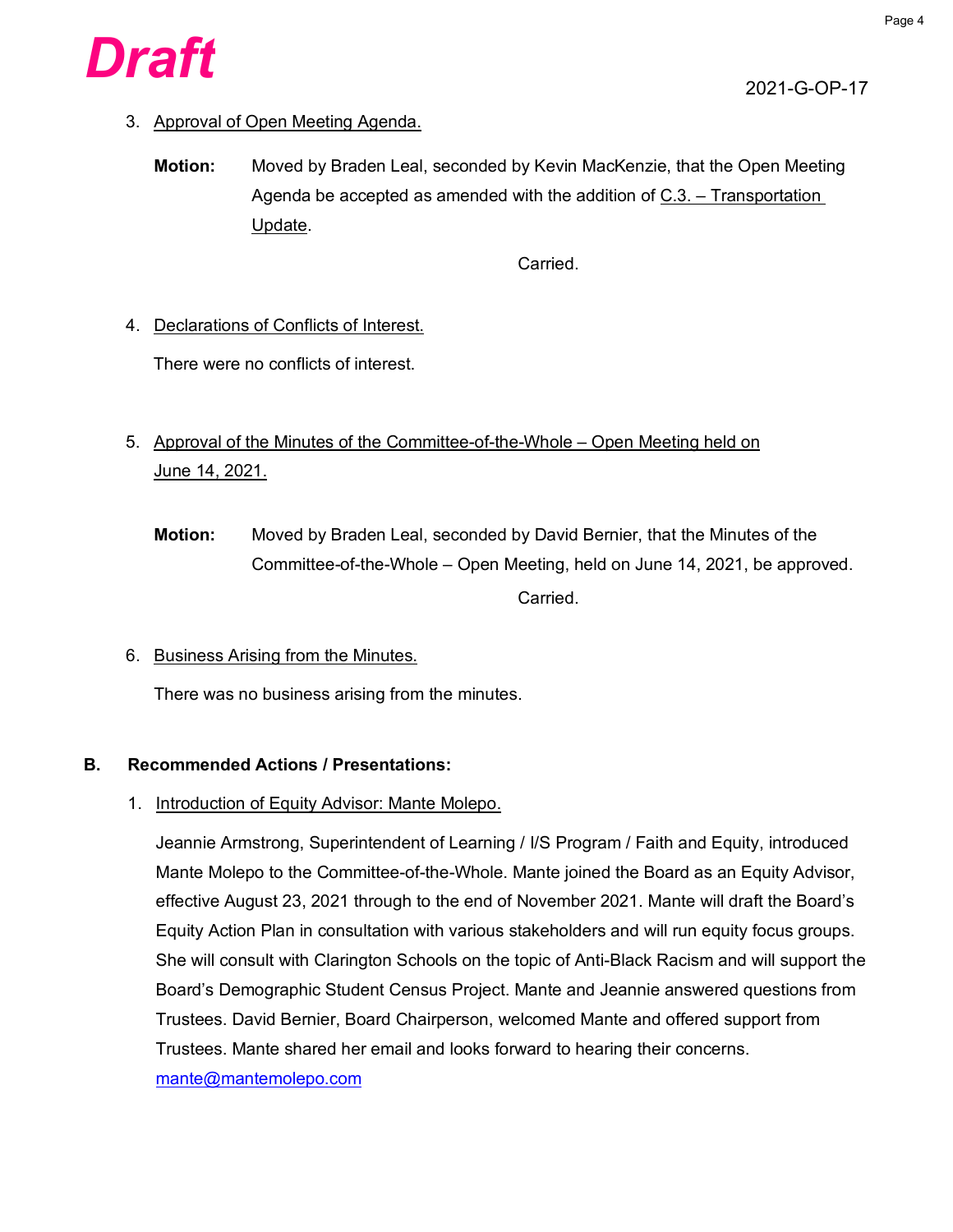

#### 2. Ventilation upgrades and public reporting.

Isabel Grace, Superintendent of Business and Finance, updated the Committee-of-the-Whole on the upgrades and public reporting of school ventilation / HVAC and air quality. Students, staff, parents and guardians can learn more about our Board's strategy to optimize air quality through improved ventilation and filtration in schools, including a school-by-school ventilation report, by visiting our website and downloading the PVNC Ventilation Measures report. Over the summer months, PVNC has continued to focus on optimizing air quality in schools and classrooms, making improvements at specific schools such as replacing older portables and replacing or upgrading HVAC systems and installing HEPA units in classroom spaces that have either partial or no mechanical ventilation to improve air quality. For schools or parts of schools without mechanical ventilation, we have placed standalone high efficiency particulate air (HEPA) filter units in all classrooms and learning environments. These units ensure particle filtration of air and improve air exchange. Isabel also addressed concerns from Trustees.

#### **C. Information Items:**

#### 1. Progress Report: St. Paul Catholic Elementary School, Norwood / MTO requirement.

Isabel Grace, Superintendent of Business and Finance, gave a progress report on the project plan for the St. Paul Catholic Elementary School, Norwood parking lot. The MTO wanted to shift the plan for the parking lot by 3 metres. There will be a recommended action in October to award the project. The contractor plans to honour the price from last year, pending any significant changes on the site plan.

#### 2. Updates re: COVID-19 processes and disclosures.

Jonathan Di Ianni, Superintendent of Learning / Student Success made a slide presentation to the Committee-of-the-Whole. He highlighted that weekly meetings with Peterborough Public Health, HKPR Public Health and Durham Public Health and other school boards are ongoing. Schools must report to the Ministry of Education any confirmed cases of COVID-19 for students and staff within any school on a daily basis. Immunization clinics will be set up in particular schools for the month of September. Jonathan also answered questions from Trustees.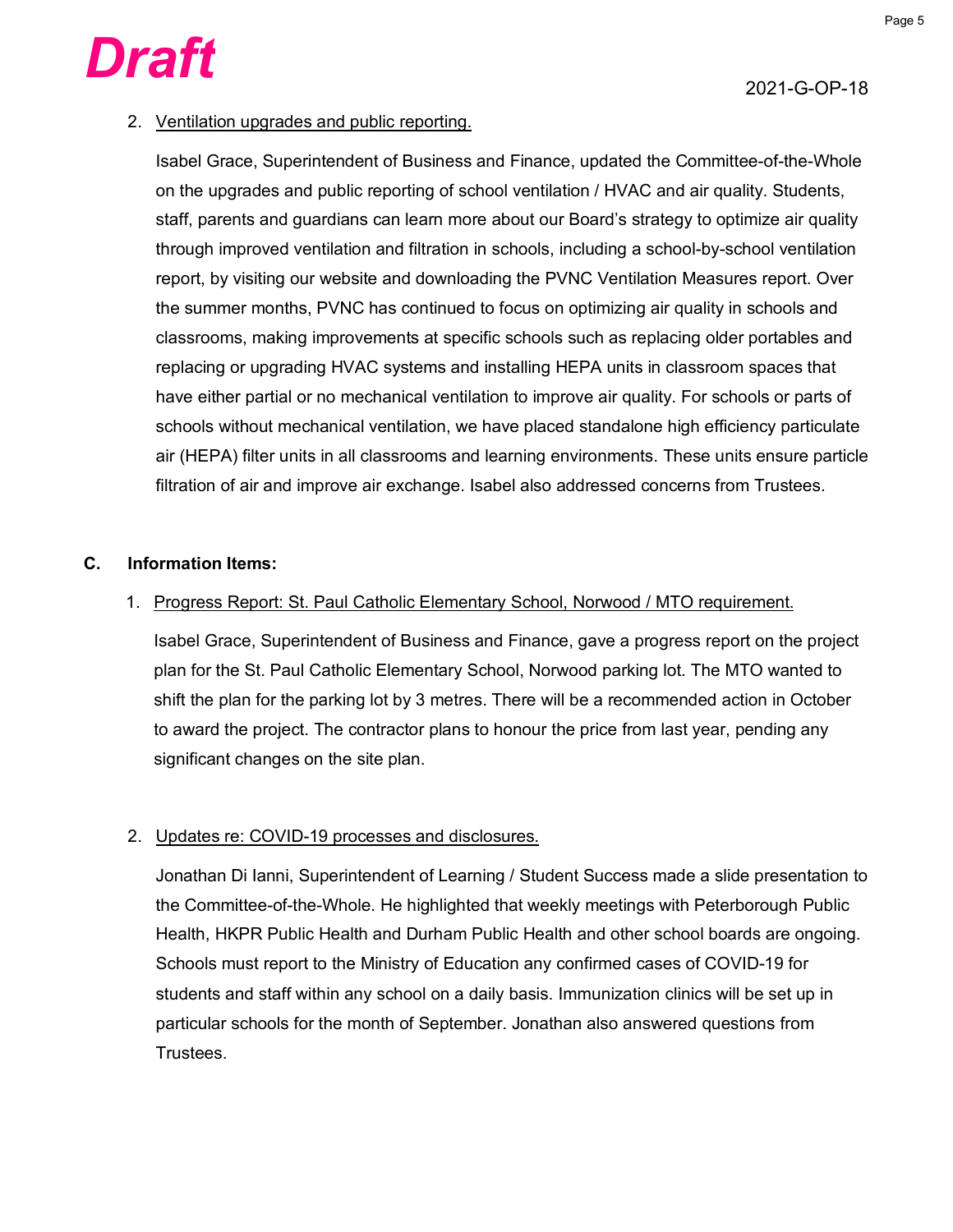

#### 3. Transportation Update.

Isabel Grace, Superintendent of Business and Finance, updated the Committee-of-the-Whole on transportation issues. There have been some driver resignations. Last week 10 routes were cancelled and some routes delayed. The situation has improved somewhat since then. There is a continued shortage of bus drivers. STSCO is encouraging operators to entice and hire more drivers while trying to maintain existing drivers. Wages vary as some drivers are unionized. Isabel answered questions from Trustees regarding the shortage of drivers.

#### **D. Old Business:**

There was no old business.

#### **E. New Business:**

There was no new business.

#### **F. Next Meeting:**

Tuesday, October 12, 2021 6:30 p.m**.** 

#### **G. Conclusion:**

#### 1. Closing Prayer:

Linda Ainsworth asked Isabel Grace to lead the Closing Prayer.

#### 2. Adjournment:

**Motion:** Moved by Braden Leal, seconded by Kevin Mackenzie, that the Committee-ofthe-Whole meeting adjourn at 8:03 p.m.

Carried

Linda Ainsworth Isabel Grace /ab and Finance

Committee Chairperson Superintendent of Business Committee Chairperson Superintendent of Business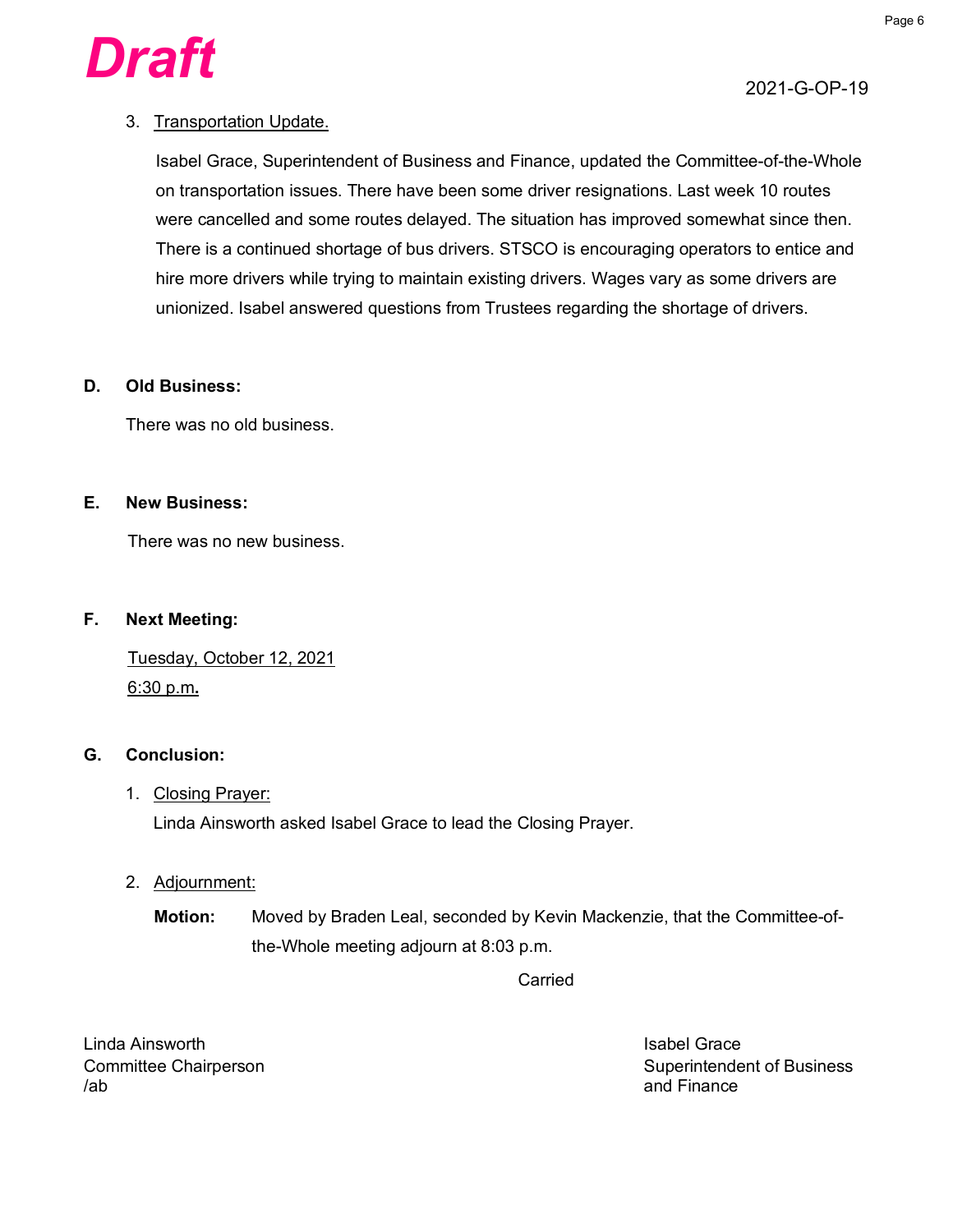<span id="page-6-0"></span>

# **BUSINESS AND FINANCE**

# **Report to Committee of the Whole**

| Meeting:              | In Camera<br>Open                                       |
|-----------------------|---------------------------------------------------------|
| <b>Presented for:</b> | Information<br>$\boxtimes$ Approval                     |
| <b>Meeting Date:</b>  | October 12, 2021                                        |
| <b>Presented by:</b>  | <b>Isabel Grace, Superintendent of Business/Finance</b> |
| Subject:              | 2021-22 Trustee Honoraria                               |

**Recommended Action(s):** The Committee of the Whole recommends that the Board approve Honoraria for Board members as outlined in the following report for the period December 1, 2021 to November 30, 2022.

#### **1. Background**

1.1 Ontario Regulation 357/06, as amended, sets out the method for calculating the limits on honoraria paid to Board members. In addition, the Board has established Administrative Procedure 616 – Honoraria for Trustees in regards to administering and communicating Board member honoraria under the regulation.

#### **2. Components**

- 2.1 For a term of office beginning in 2018 (therefore December 1, 2018) the annual honorarium for a member of a District School Board (Trustee) shall consist of the following four components:
	- 1. The Base Amount for the year (constant for the 4 year term);
	- 2. The Enrolment Amount for the year (to be recalculated annually);
	- 3. The Attendance Amounts payable for the year (for prescribed Committees)
	- 4. The Distance Amounts payable for the year (if applicable)

Page 7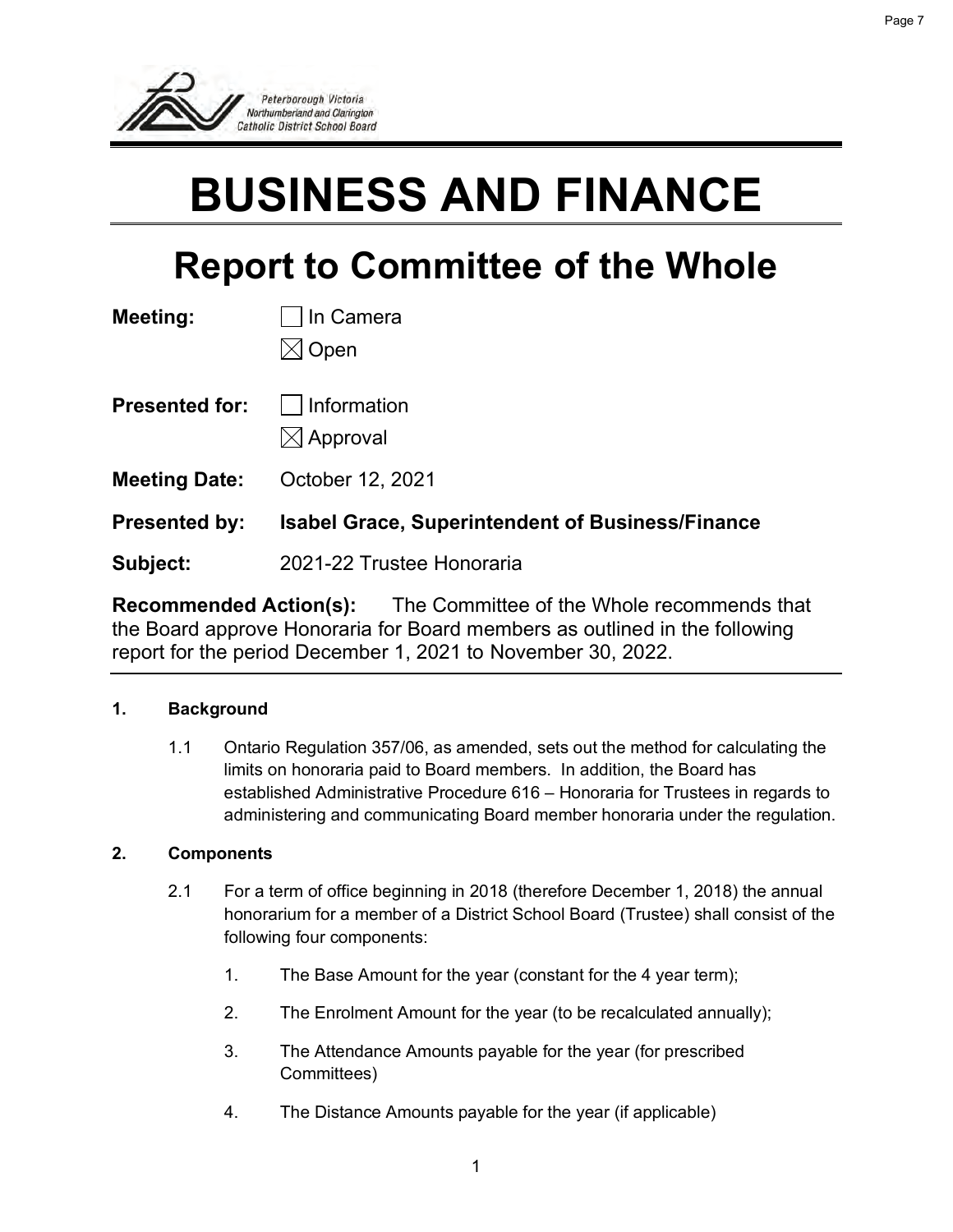2.2 Base Amount

The limit for the base amount for each Board Member, beginning on December 1, 2018 is \$5,900.

Per trustee: \$5,900

- a) The Chair will receive an additional \$5,000; and
- b) The Vice-Chair will receive an additional \$2,500.
- 2.3 Enrolment Amount (to be adjusted annually)

The enrolment to be used for each year beginning December  $1<sup>st</sup>$  is that of the previous fiscal year (therefore the estimated enrolment for the fiscal year ending August 31, 2021 will be used to determine the December 1, 2021 to November 30, 2022 amount). For the Peterborough Victoria Northumberland & Clarington Catholic District School Board the estimated average daily enrolment for the 2020/21 school year was 14,623.00 students.

- a) The basic enrolment amount for the Board as a whole is \$1.75 per student (therefore 14,623.00 students at \$1.75 each yields a total of \$25,590.25).
- b) The total amount for the Board is divided by the number of Board members (therefore \$25,590.25 divided by 7 Members equals an annual amount of \$3,656.00 per Member – rounded to nearest \$).
- c) The calculations contained within the Regulation would add the following amounts to the basic enrolment amount for the Chair and Vice-Chair respectively:

Chair - \$731

Vice-Chair - \$366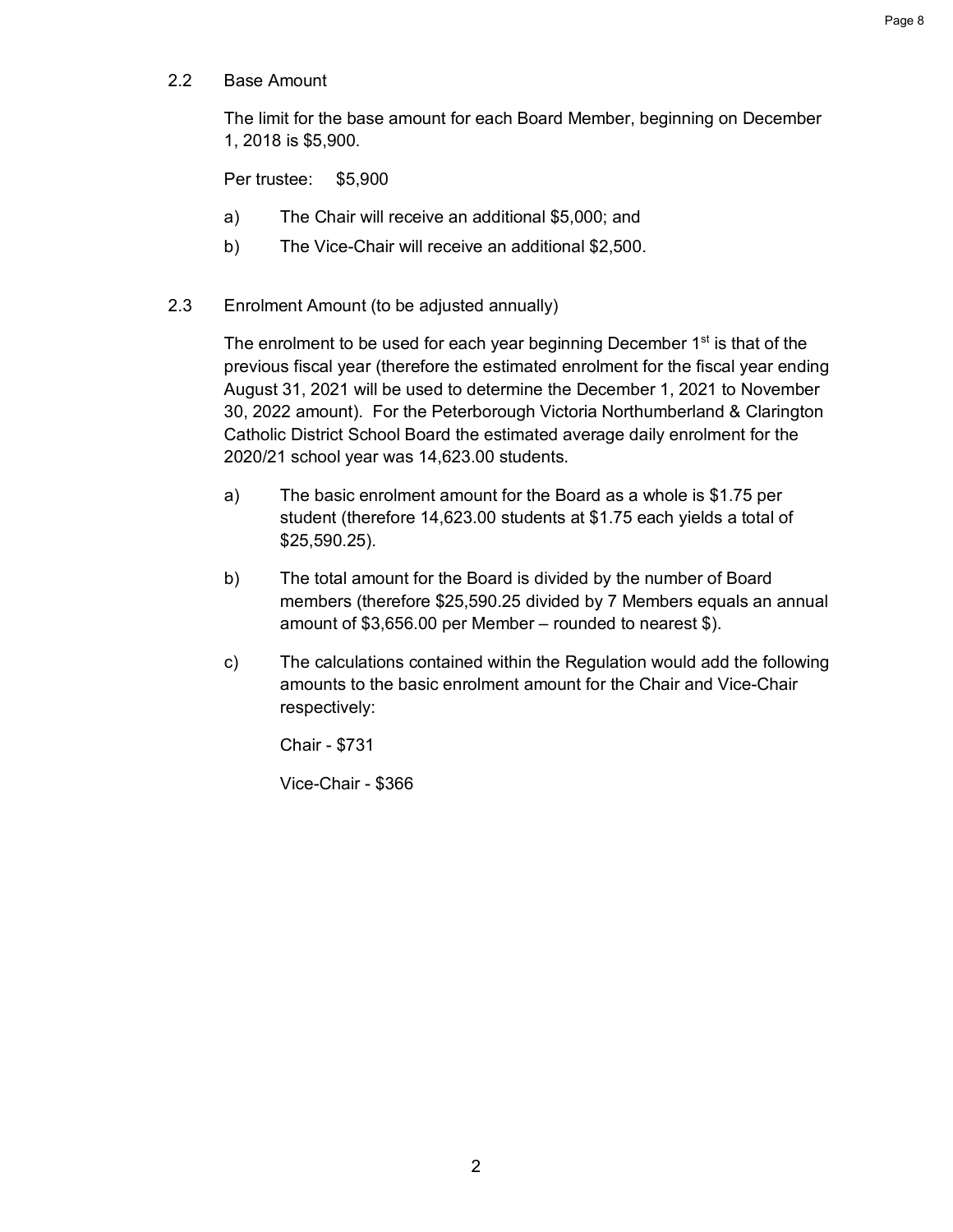2.4 Attendance Amount (for prescribed Committees)

By Board motion September 25, 2006, no committees were approved as eligible.

2.5 Distance Amount (if applicable)

By Board motion September 25, 2006, no amount was approved.

#### **3. Summary**

Presented in the table below is a summary of the amount to be paid, by component, for the Chair, Vice-Chair and Trustees for the period December 1, 2021 to November 30, 2022. Comparative amounts for the previous year (December 1, 2020 to November 30, 2021) have also been provided for information purposes.

| For the Period December 1, 2021 to November 30, 2022: |              |                   |                |
|-------------------------------------------------------|--------------|-------------------|----------------|
|                                                       |              |                   |                |
|                                                       | <b>Chair</b> | <b>Vice-Chair</b> | <b>Trustee</b> |
| <b>Base Amount</b>                                    | \$10,900     | \$8,400           | \$5,900        |
| <b>Enrolment Amount</b>                               | 4,387        | 4,022             | 3,656          |
|                                                       | \$15,287     | \$12,422          | \$9,556        |

| For the Period December 1, 2020 to November 30, 2021: |              |                   |                |
|-------------------------------------------------------|--------------|-------------------|----------------|
|                                                       | <b>Chair</b> | <b>Vice-Chair</b> | <b>Trustee</b> |
| <b>Base Amount</b>                                    | \$10,900     | \$8,400           | \$5,900        |
| <b>Enrolment Amount</b>                               | 4,457        | 4,085             | 3,714          |
|                                                       | \$15,357     | \$12,485          | \$9,614        |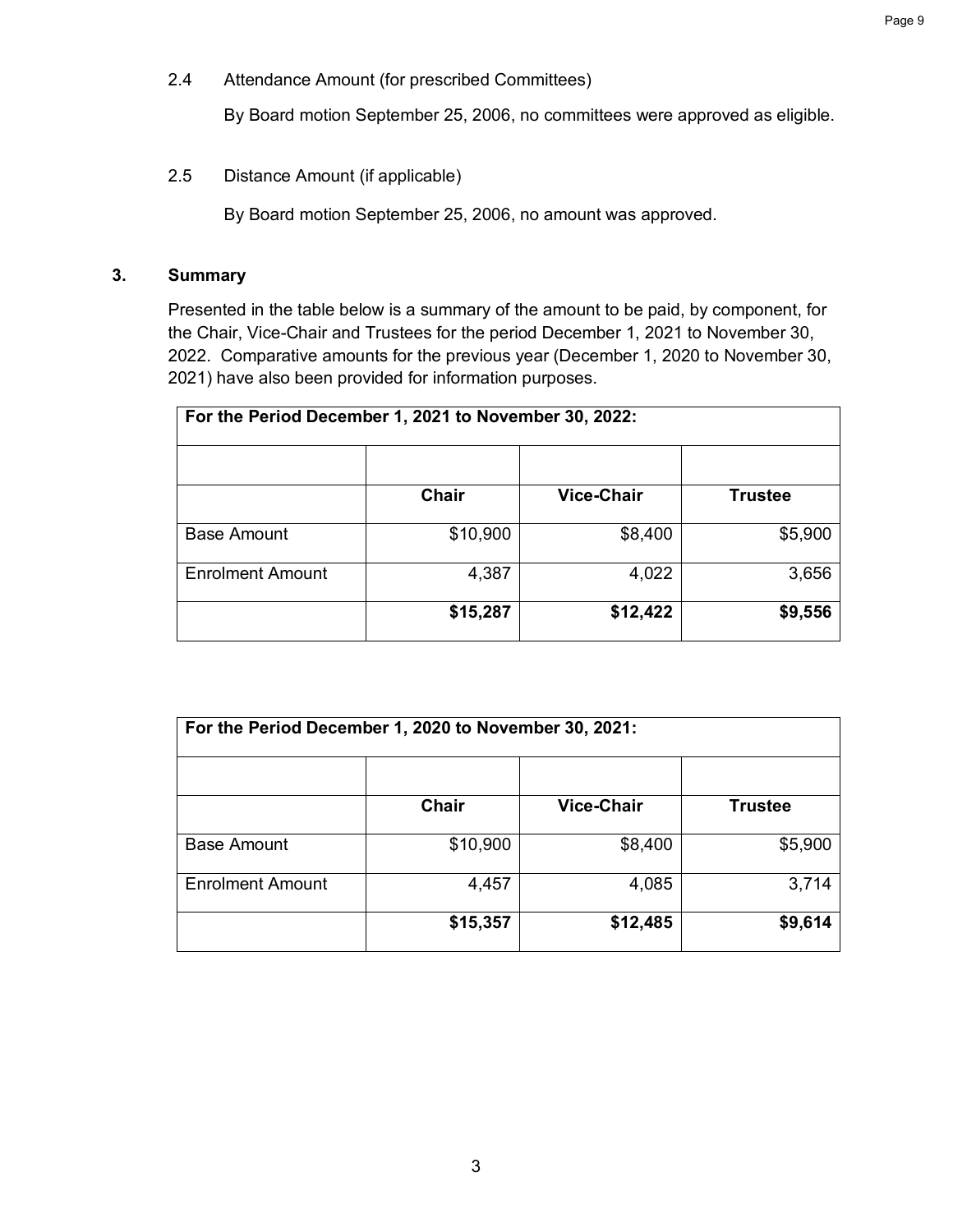<span id="page-9-0"></span>

September 23, 2021

The Honourable Stephen Lecce *Sent via email* Minister of Education 5<sup>th</sup> Floor, 438 University Avenue Toronto, ON M7A 2A5

Dear Minister Lecce:

In the interest of enhancing the safety of learning environments for students and staff across Ontario, we decided at a Special Board Meeting on September 15, 2021 to add our voice to the voices of many trustees across Ontario who have already requested that the government take immediate steps to:

- Make the COVID-19 vaccination mandatory for all eligible publicly funded school staff, volunteers, bus drivers, trustees and visitors; and
- Amend the Immunization of Schools Pupil Act to include a COVID-19 vaccination as one of the mandatory vaccinations for eligible students.

It is widely agreed that vaccines are necessary in reducing the impact of COVID-19. As Dr. Keiran Moore, Chief Medical Officer of Health, said on September 23, 2021 "the key to keeping our schools open and as safe as possible is to achieve the highest immunization rates we can and to increase our level of community immunity and protect those who cannot receive the vaccine." We are encouraging the Ministry to align its regulations with this goal to "achieve the highest immunization rates."

Over the past two years, students have had unprecedented interruptions to their schooling. While actions have been taken to continue learning remotely, these measures have not been sufficient in maintaining the high quality education that students in our province deserve.

While staff are working hard to consistently implement the many layers of protection that contribute to reduced transmission, we know that vaccination is the critical measure in preventing future school closures. For that reason, we see both mandatory vaccination of people working in schools, and an update to the ISPA as crucially important measures in assuring the health and well-being of students and staff as well as supportive of our mutual goal to keep schools open.

…./2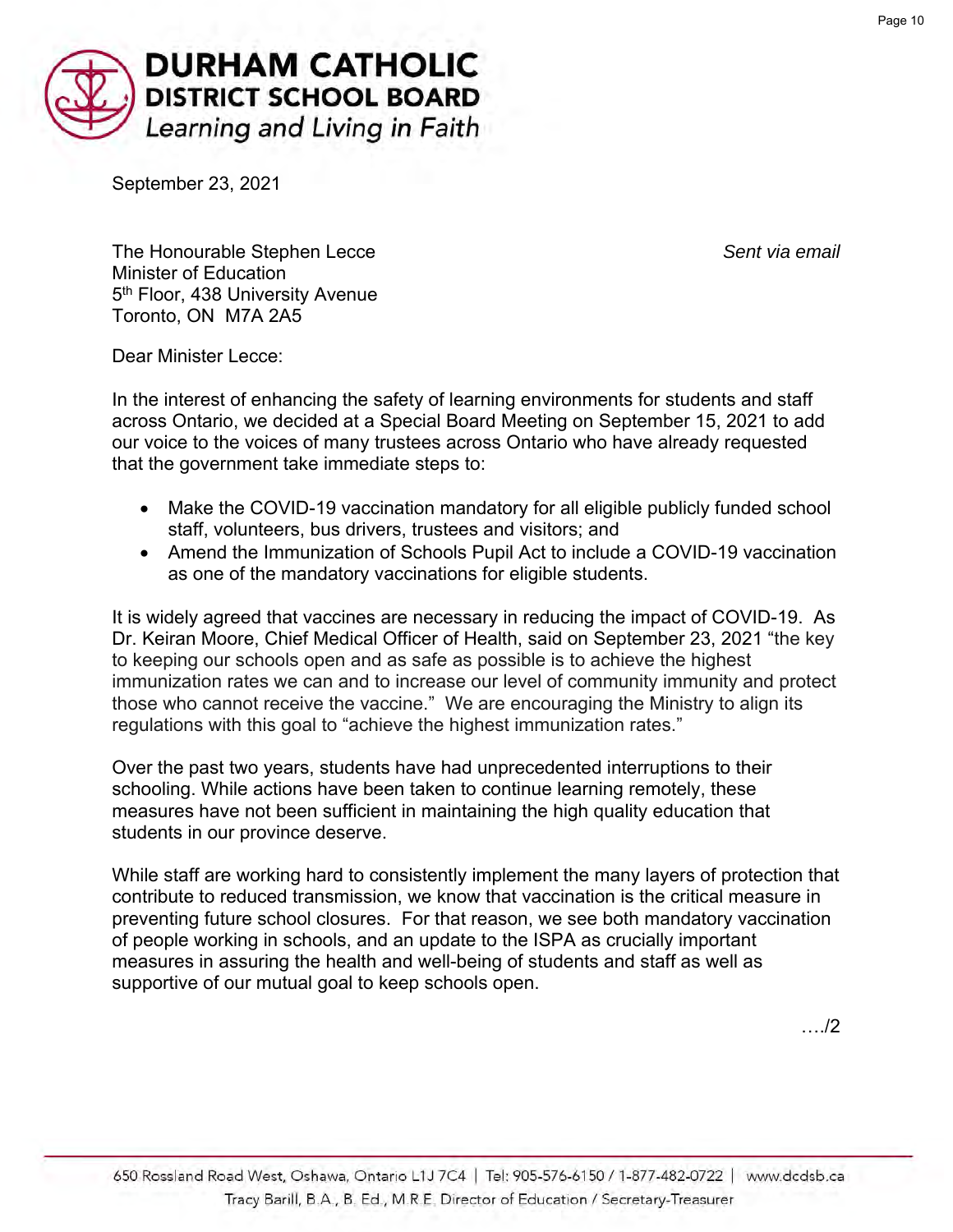We would rather not have to regret or apologize for not taking this step now when the winter brings additional cases and the recurring risks of school closures.

We thank you for your serious consideration of our recommendations.

Sincerely,

1881

Morgan Ste. Marie Chair of the Board

cc: Christine Elliott, Minister of Health Dr. Robert Kyle, Durham Region Medical Officer of Health Carolyn Morton, Chair, Durham District School Board Patrick Daly, President, Ontario Catholic School Trustees' Association Local MPPs Chairs of Ontario Catholic School Boards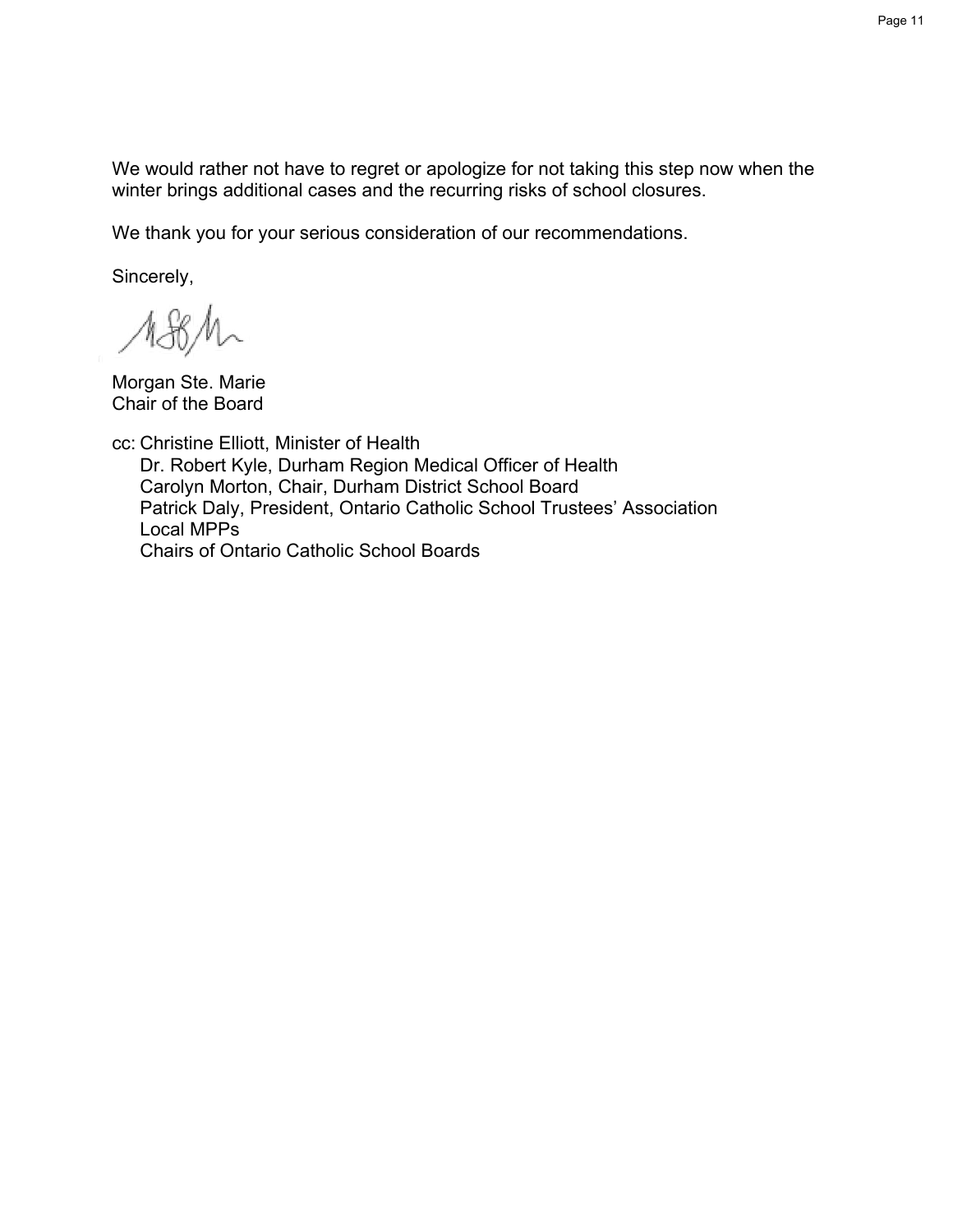<span id="page-11-0"></span>

# **BUSINESS AND FINANCE**

# **Report to the Board of Trustees**

| Meeting:                      | In Camera                                                                       |  |
|-------------------------------|---------------------------------------------------------------------------------|--|
|                               | Open                                                                            |  |
| <b>Presented for:</b>         | $\bowtie$ Information<br>Approval                                               |  |
| <b>Meeting Date:</b>          | October 12, 2021                                                                |  |
| <b>Presented by:</b>          | <b>Isabel Grace, Superintendent of Business/Finance</b>                         |  |
| Subject:                      | Education Development Charges Bylaw process for<br>Peterborough City and County |  |
| <b>Recommended Action(s):</b> | N/A                                                                             |  |

## **Background**

The Peterborough Victoria Northumberland Clarington Catholic District School Board (PVNCCDSB) and its coterminous school board, the Kawartha Pine Ridge District School Board (KPRDSB) have both been exploring the possibility of enacting Education Development Charges (EDCs) in the County and City of Peterborough. Both school boards currently have EDCs that cover the Municipality of Clarington.

EDCs are a charge imposed on building permits for new residential and/or nonresidential development. The premise of the EDC is that new housing typically results in new students for a school board experiencing growth in its jurisdiction and thus the need for land and new schools. The intention of the charge is that the pressures for new schools created by this new residential growth should be paid for from the new development itself rather than placing the financial costs on existing ratepayers. The EDC does not cover the costs for the construction of new schools but rather the costs to acquire land for new schools and to prepare that land so that schools can be constructed.

Page 12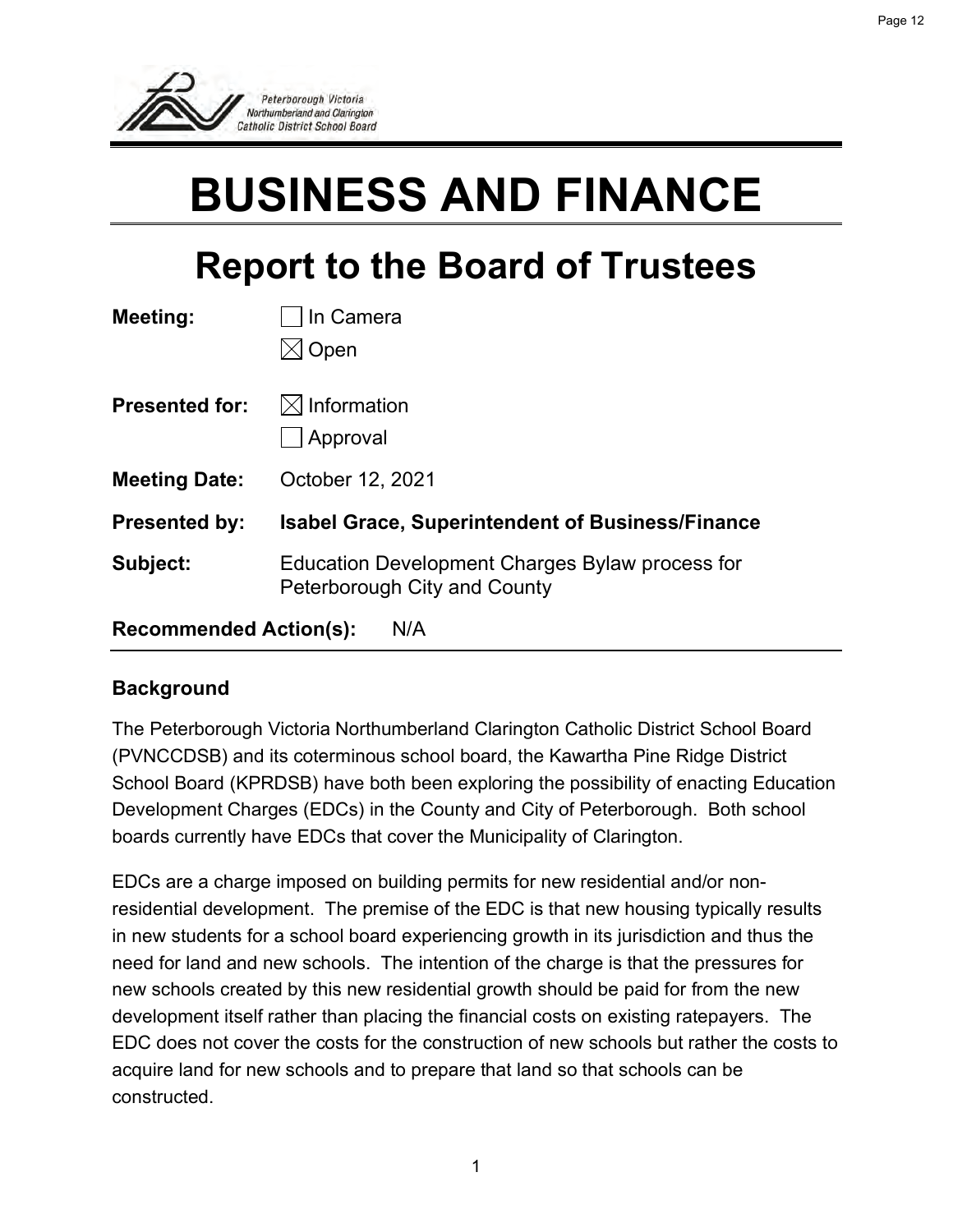The PVNCCDSB had EDCs that covered the City and County of Peterborough at one time. However, as settlement patterns changed and the population aged, many of the Board's schools in Peterborough City and County began to experience enrolment decline and surplus space. As a result, the Board decided to not pursue additional EDC's and allowed existing bylaws that covered the area to lapse and not be renewed.

Fast forward to 2021 and settlement patterns have changed again. Housing affordability issues in the Toronto and surrounding areas have caused populations to locate and migrate into secondary areas further from Toronto than historically. In addition, the COVID pandemic which began in the Spring of 2020 has impacted how people work and live. With greater remote or hybrid work opportunities, it is likely that people will continue to locate in non-traditional markets.

The above noted trends are impacting enrolments at many of the Board's schools in the City and County of Peterborough. Many of the Board's schools are now operating at or above the permanent on-the-ground (OTG) capacity. According to City and County forecasts there are almost 14,000 residential units forecast over the next 15 years with more than 9,000 of those expected to be low density ground-based housing which typically attracts families. This future growth will only exacerbate existing enrolment pressures and will likely result in the need for additional schools to accommodate projected enrolments.

To account for this projected growth, Board administration recommends that the Board pursue the enactment of EDC bylaws that would cover the County and the City of Peterborough. The Board's EDC consultant (Watson and Associates, lead by Jack Ammendolia) is in the final stages of the analysis to determine qualification, site needs and a proposed EDC rate.

The EDC process is largely technical and formulaic in nature. The methodology and requirements are set out in the Education Act and in Ontario Regulation 20/98 (as amended).

The process contains six separate components including: eligibility assessment; data analysis; policy review; ministry submission; public process; and by-law adoption and implementation.

Consultant responsibilities

- preparation of the EDC policy review study and EDC background study consistent with Ministry of Education requirements
- review of all EDC policies with the Board's staff
- collaborate with a professional appraiser and legal counsel. Likely, administration will continue to retain Cushman & Wakefield for the valuations/appraisals and James Easto of Keel Cottrelle as legal counsel. Both parties were involved in the Clarington EDC by-law process.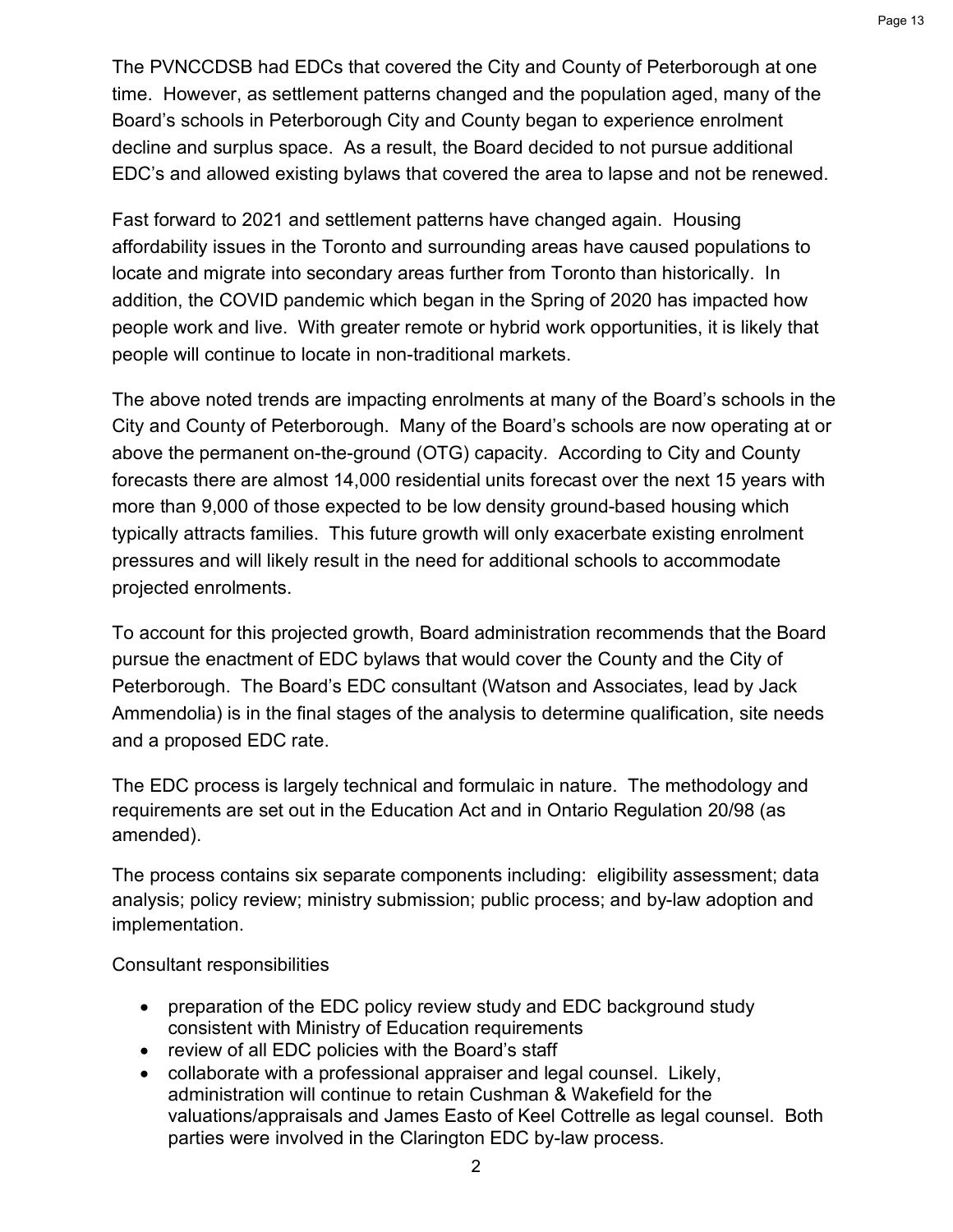- preparation and attendance at all EDC meetings and information sessions
- advise on approach to costing growth-related site requirements, escalation factors to be applied and site development costs.
- provide evidence, if necessary, at Ontario Municipal Board hearings

#### **EDC Background Study and Eligibility Assessment**

The EDC background study is a technical document used to quantify the boards' growth-related needs through a demographic and financial analysis.

In general, the EDC Background Study must:

- determine Board's eligibility
- determine Board's need in terms of future school sites
- determine the quantum of the charge

Enrolment projections form the backbone of the calculation of the charge. The school aged demographics and enrolment projections in the boards' jurisdiction are key determinants for eligibility and site needs. The assumptions made regarding future enrolment and future development potential will be used to determine the location, timing and size of future school sites and facilities.

Enrolment projections rely on the regional or municipal council-approved dwelling forecasts to ensure consistency with local governments and other local agencies. Discussions and meetings are held with local planning departments to gain perspective on timing and types of units being built as well as any potential servicing or other issues that may delay or hinder development in a particular area.

One of the first steps in the EDC process is to determine whether the Board meets the EDC eligibility trigger. In order to meet the eligibility trigger, the Board must meet one of the following conditions:

- the board's average elementary and secondary enrolment, within its jurisdiction, over the five year by-law period, exceeds capacity; (EDC capacity will be the onthe-ground capacity of all operational schools on the day the bylaw comes into force) or
- the board can demonstrate that they have financial obligations that exceed the current balance in the EDC Reserve Fund (a detailed reserve fund balance analysis will also be prepared which outlines EDC eligible expenditures and revenue to determine the final balance position).

The Board can qualify on either panel, and that qualifies the entire area. EDC by-laws may be uniform across the jurisdiction or area-specific. In our case they are area specific, and the Board currently has a by-law in the Clarington region of the Board. Given recent growth and space considerations in Peterborough City/County, the Board will be investigating as to whether it will be eligible in Peterborough for an elementary school site.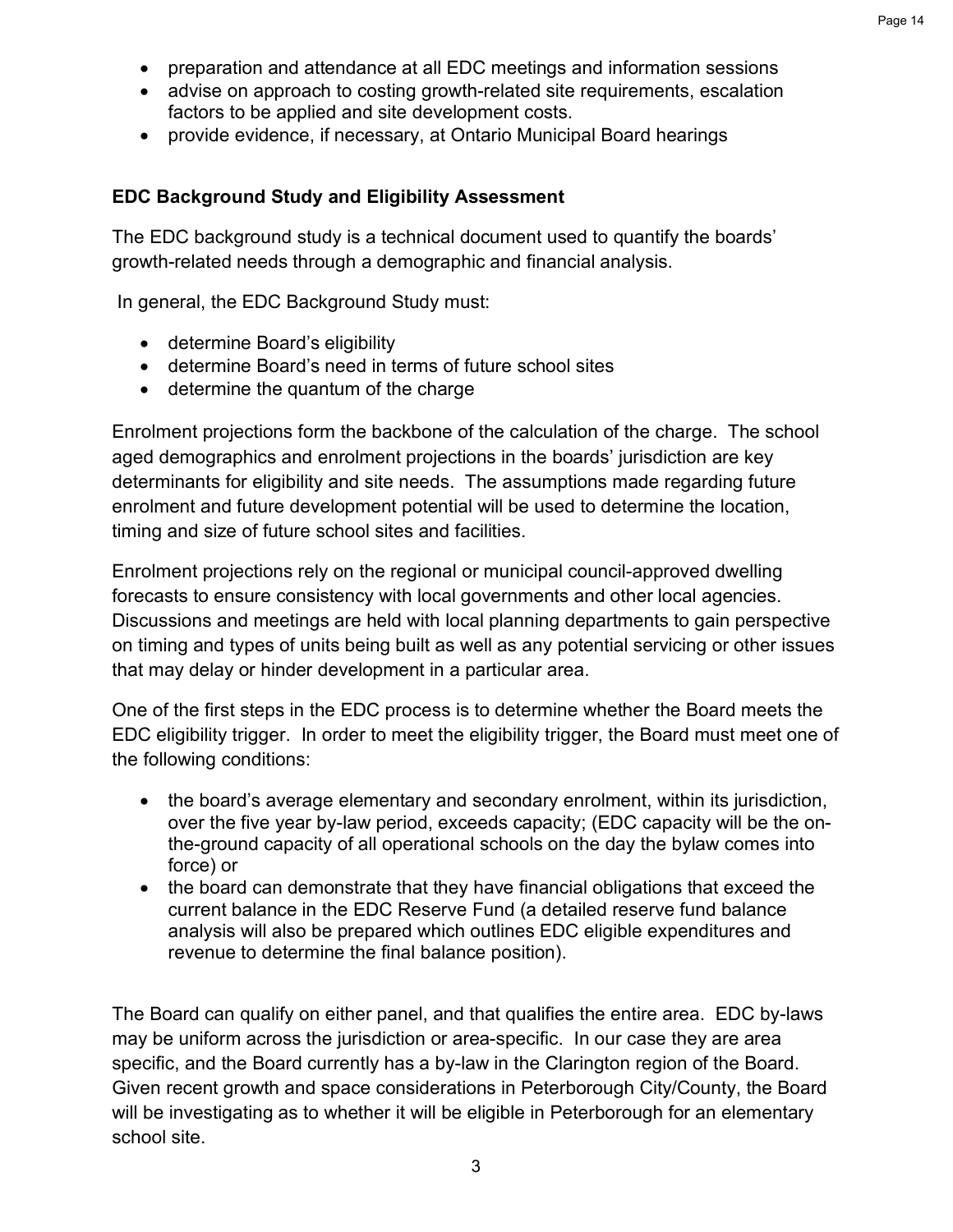The enrolment forecast is therefore divided into review or planning areas of the Board's jurisdiction to determine need/requirements on a sub area basis. The enrolment projections compared with the capacities determine a Board's need for additional schools/sites. These are then translated into actual land requirements on a per acre basis. A value (based on a qualified appraiser's assumptions) to purchase and develop the land is then attached to these requirements.

There are legislated site sizes related to the acreage that can be used in the calculation of land requirements.

The total value to acquire and develop all EDC eligible lands (as well as associated study costs) becomes the Board's total net education land costs which it can collect EDCs for.

There are two primary land costs: the cost to acquire the land and the cost to prepare/service the land. Costs dealing with land acquisition are based on appraisals. Costs dealing with site preparation are based on historical construction experience. Land acquisition and preparation costs have been increasing significantly and rapidly.

The total land costs are spread over the approved dwelling unit forecast to determine a per unit charge.

### **Public Process**

In addition to the technical component surrounding the calculation, the process also has a public process and a review component. Stakeholder meetings, legislated public information sessions, coordination with Ministry of Education officials and finally Minister of Education approval are all coordinated by the consultant.

The timing of the process has been tentatively scheduled by the consultant in order to meet all required timelines for consultation and Ministry review, and to pass the new bylaw before the spring 2022 provincial election.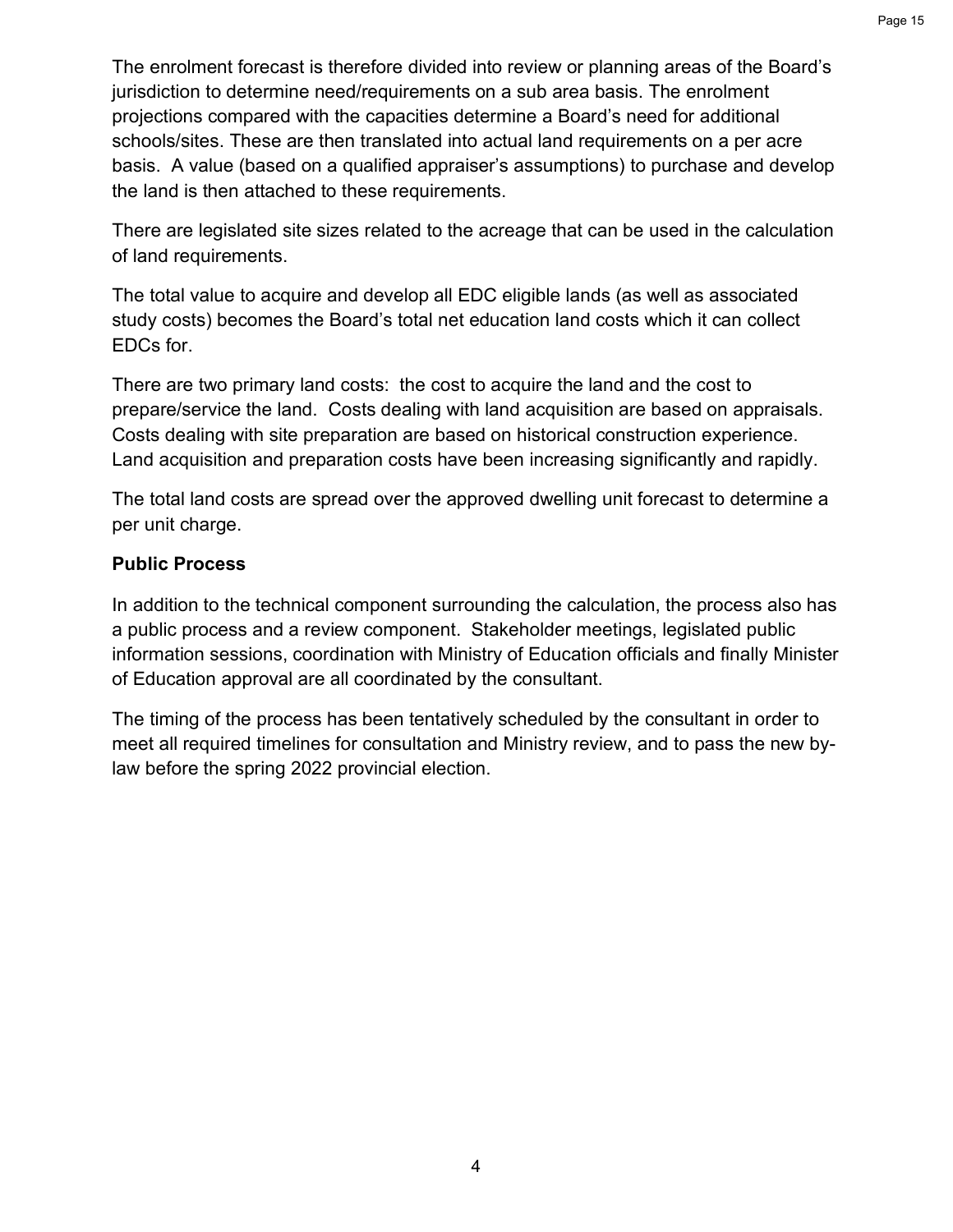<span id="page-15-0"></span>

# **Human Resource Services**

# **Report to Committee of the Whole**

| Meeting:                          | Open<br>In-Camera                 |  |
|-----------------------------------|-----------------------------------|--|
| Presented for:                    | $\bowtie$ Information<br>Approval |  |
| Meeting Date:                     | <b>October 12, 2021</b>           |  |
| <b>Presented by:</b>              | <b>Stephen O'Sullivan</b>         |  |
| <b>Submitted by:</b>              | Stephen O'Sullivan                |  |
| <b>Subject:</b>                   | 2021-2022 Staffing Report         |  |
| <b>Recommended Action(s): N/A</b> |                                   |  |

## **Compliance:**

### Elementary Staffing Requirements:

- Kindergarten: The board-wide class size average for Kindergarten must not exceed 26.0.
- 90% of Kindergarten classes must have 29 students or fewer.
- All kindergarten classes must have 32 or fewer students.
- Primary (grades 1 to 3): At least 90% of primary classes must have 20 or fewer students;
- All primary classes must have 23 or fewer students;
- Junior/Intermediate (grades 4 to 8): must maintain a board wide average class size of 24.50 or less.
- All combined primary and junior classes must have 23 or fewer students.

As of September 14, 2021, the Board has met these requirements and is compliant with the Elementary Class Size Report for 2021-22.